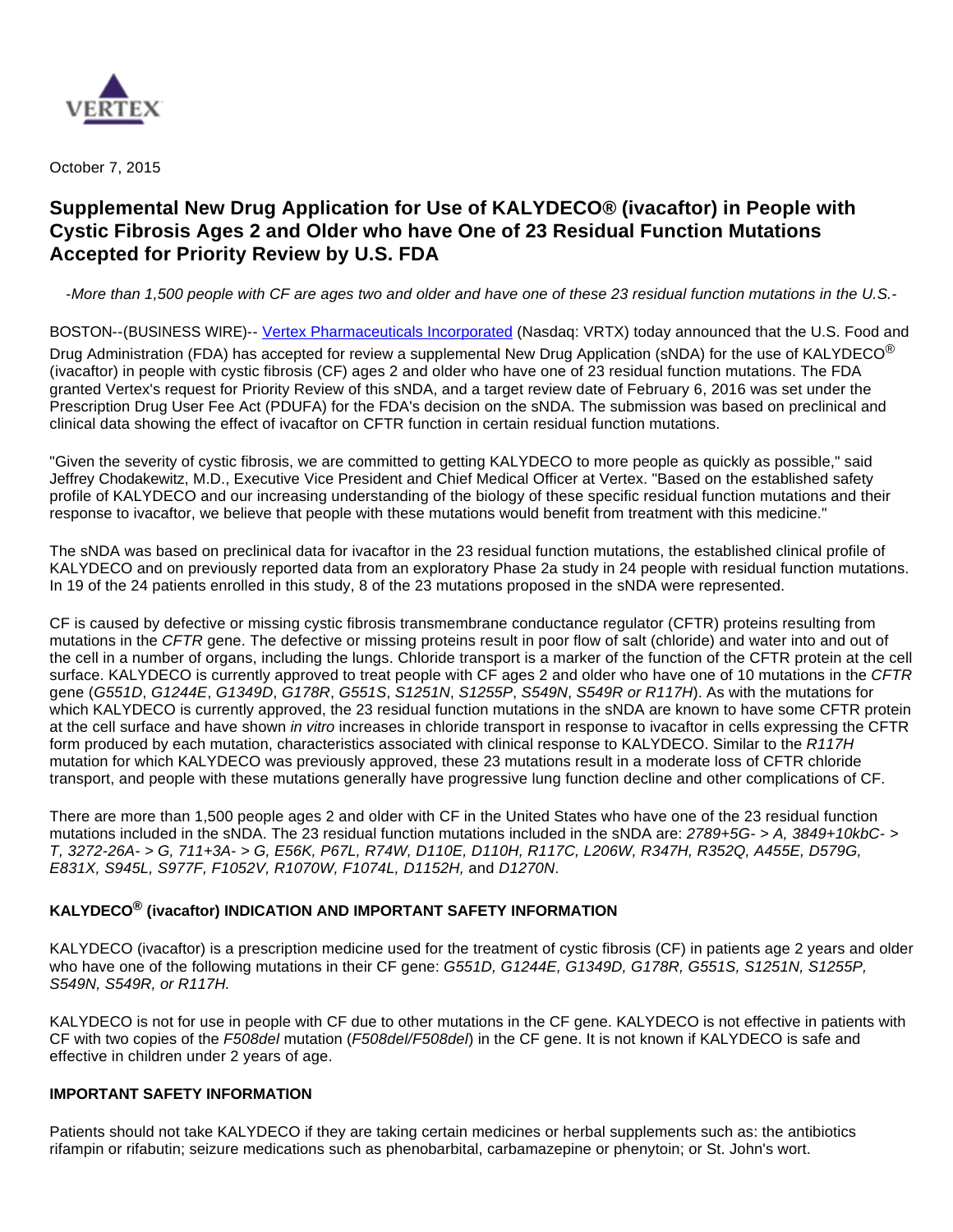Before taking KALYDECO, patients should tell their doctor if they have liver or kidney problems; drink grapefruit juice or eat grapefruit or Seville oranges; are pregnant or plan to become pregnant because it is not known if KALYDECO will harm an unborn baby; and are breastfeeding or planning to breastfeed because is not known if KALYDECO passes into breast milk.

KALYDECO may affect the way other medicines work, and other medicines may affect how KALYDECO works. Therefore the dose of KALYDECO may need to be adjusted when taken with certain medications. A patient should especially tell their doctor if they take antifungal medications such as ketoconazole, itraconazole, posaconazole, voriconazole, or fluconazole; or antibiotics such as telithromycin, clarithromycin, or erythromycin.

KALYDECO can cause dizziness in some people who take it. Patients should not drive a car, use machinery, or do anything that needs them to be alert until they know how KALYDECO affects them. Patients should avoid food containing grapefruit or Seville oranges while taking KALYDECO.

KALYDECO can cause serious side effects. High liver enzymes in the blood have been reported in patients receiving KALYDECO. The patient's doctor will do blood tests to check their liver before starting KALYDECO, every 3 months during the first year of taking KALYDECO, and every year while taking KALYDECO. For patients who have had high liver enzymes in the past, the doctor may do blood tests to check the liver more often. Patients should call their doctor right away if they have any of the following symptoms of liver problems: pain or discomfort in the upper right stomach (abdominal) area; yellowing of their skin or the white part of their eyes; loss of appetite; nausea or vomiting; or dark, amber-colored urine.

Abnormality of the eye lens (cataract) has been noted in some children and adolescents receiving KALYDECO. The patient's doctor should perform eye examinations prior to and during treatment with KALYDECO to look for cataracts. The most common side effects include headache; upper respiratory tract infection (common cold), which includes sore throat, nasal or sinus congestion, and runny nose; stomach (abdominal) pain; diarrhea; rash; nausea; and dizziness.

Please click [here](http://cts.businesswire.com/ct/CT?id=smartlink&url=http%3A%2F%2Fpi.vrtx.com%2Ffiles%2Fuspi_ivacaftor.pdf&esheet=51196210&newsitemid=20151007006509&lan=en-US&anchor=here&index=2&md5=81216b23a9e1d572f77a8f744859eba2) to see the full Prescribing Information for KALYDECO (ivacaftor).

## **About KALYDECO® (ivacaftor)**

KALYDECO (ivacaftor) is the first medicine to treat the underlying cause of CF in people with specific mutations in the cystic fibrosis transmembrane conductance regulator (CFTR) gene. Known as a CFTR potentiator, KALYDECO is an oral medicine designed to keep CFTR proteins at the cell surface open longer to improve the transport of salt and water across the cell membrane, which helps hydrate and clear mucus from the airways.

KALYDECO is approved in the U.S., Europe, Canada, Australia and New Zealand to treat people with CF who have specific genetic mutations in the CFTR gene.

Vertex retains worldwide rights to develop and commercialize KALYDECO.

#### **About Cystic Fibrosis**

Cystic fibrosis is a rare, life-threatening genetic disease affecting approximately 75,000 people in North America, Europe and Australia.

CF is caused by a defective or missing CFTR protein resulting from mutations in the CFTR gene. Children must inherit two defective CFTR genes — one from each parent — to have CF. There are approximately 2,000 known mutations in the CFTR gene. Some of these mutations, which can be determined by a genetic test, lead to CF by creating defective or too few CFTR proteins at the cell surface. The defective or missing CFTR protein results in poor flow of salt and water into or out of the cell in a number of organs, including the lungs. This leads to the buildup of abnormally thick, sticky mucus that can cause chronic lung infections and progressive lung damage in many patients that eventually leads to death. The median predicted age of survival for a person born today with CF is 41 years, but the median age of death is 27 years.

**Collaborative History with Cystic Fibrosis Foundation Therapeutics, Inc. (CFFT)** Vertex initiated its CF research program in 1998 as part of a collaboration with CFFT, the nonprofit drug discovery and development affiliate of the Cystic Fibrosis Foundation. KALYDECO and ORKAMBI<sup>®</sup> (lumacaftor/ivacaftor) were discovered by Vertex as part of this collaboration.

#### **About Vertex**

Vertex is a global biotechnology company that aims to discover, develop and commercialize innovative medicines so people with serious diseases can lead better lives. In addition to our clinical development programs focused on cystic fibrosis, Vertex has more than a dozen ongoing research programs aimed at other serious and life-threatening diseases.